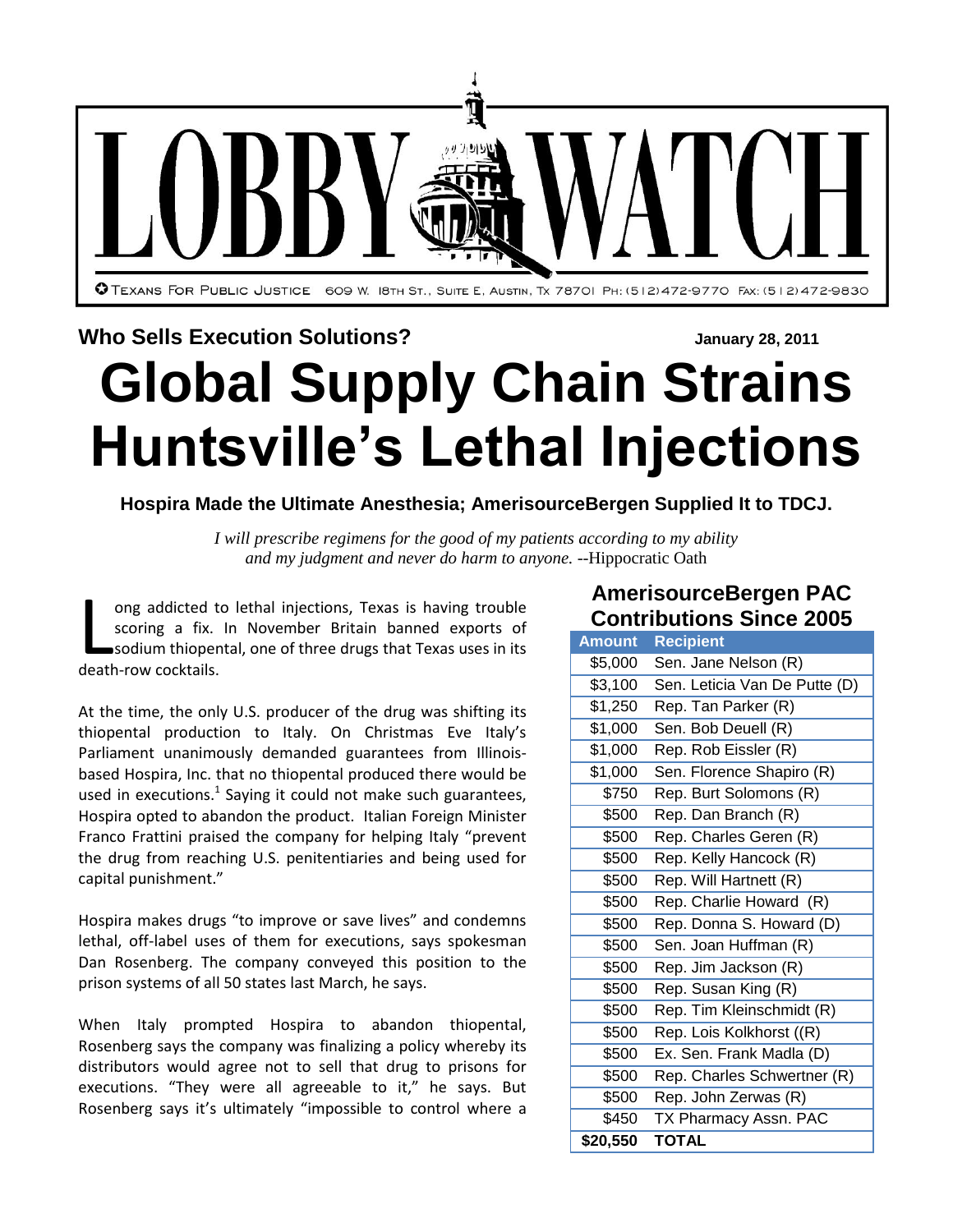drug ends up and what it's used for," since Hospira's distributors supply third parties who might sell to death row.

Although Hospira continues to produce the two other drugs that Texas and other states use in lethal injections, several factors set thiopental apart. Hospira was the only FDA-approved manufacturer of that drug, <sup>2</sup> which Hospira sought to produce in Europe—where the death penalty is condemned as barbaric. In contrast, Hospira produces the other two drugs (pancuronium bromide and potassium chloride) in the United States, where it is not the sole producer.

Italy apparently prompted Hospira to talk to its suppliers about keeping thiopental off death row. Rosenberg says the company has not had the same kinds of talks with its suppliers about the two other drugs used in lethal injections.

Last week death-row defense attorneys smoked out one of Hospira's distributors when they forced the Texas Department of Criminal Justice (TDCJ) to disclose the source of its execution drugs. A state judge ordered the agency to release documents that show that it got all three of its execution drugs from Besse Medical, a unit of AmerisourceBergen Corp.<sup>3</sup>



### **Brad Shields' 2010 Client List**

|                                         | <b>Max. Value</b> |
|-----------------------------------------|-------------------|
| <b>Clients</b>                          | of Contracts      |
| AmerisourceBergen Corp.                 | \$100,000         |
| TX Federation of Drug Stores            | \$100,000         |
| <b>TX Smokestack School Coalition</b>   | \$100,000         |
| TX Society of Health System Pharmacists | \$100,000         |
| Am. Assn. of Preferred Provider Orgs    | \$50,000          |
| Petrologistics LLC                      | \$50,000          |
| Saint Michaels Emergency Centers        | \$50,000          |
| <b>Security Finance Corp</b>            | \$50,000          |
| TX Acadamy of Audiologists              | \$50,000          |
| TX Dental Hygienists' Assn.             | \$50,000          |
| TX Emergency Care Center                | \$50,000          |
| TX Yoga Assn.                           | \$50,000          |
| Al's Formal Wear                        | \$25,000          |
| RaptorWare                              | \$25,000          |
| Council on At-Risk Youth                | \$10,000          |
| Diversified Specialty Institute         | \$10,000          |
| Eanes Independent School District       | \$10,000          |
| School Health Corp.                     | \$0               |
| <b>TOTALS:</b>                          | \$880,000         |



#### Advancing Wellness™

Maurie Levin of the University of Texas' Capital Punishment Clinic helped force TDCJ to disclose its supply chain for death-row drugs. She says the documents show that TDCJ ordered "the very three drugs that they use in lethal injections" from Amerisource's Besse Medical. "It's implausible that the supplier didn't know what these drugs were used for," Levin says.

Amerisource representatives did not return calls about the matter. Spokeswoman Barbara Brungess told *Lobby Watch* in a written statement that "AmerisourceBergen has no insight into how a licensed provider uses a product." She added that the company "has no stated position on the death penalty." Does Amerisource supply lethal-injection drugs to prisons in any other states? "We do not discuss any individual customers," Brungess wrote.

Dr. Jane Henney is a medical doctor and former FDA commissioner who sits on Amerisource's board. Dr. Henney now works at the University of Cincinnati not far from the Amerisource unit that supplied all of TDCJ's execution drugs. She did not return a call seeking comment.

Even the state that leads the nation in executions does not appear to spend much on lethal drugs.